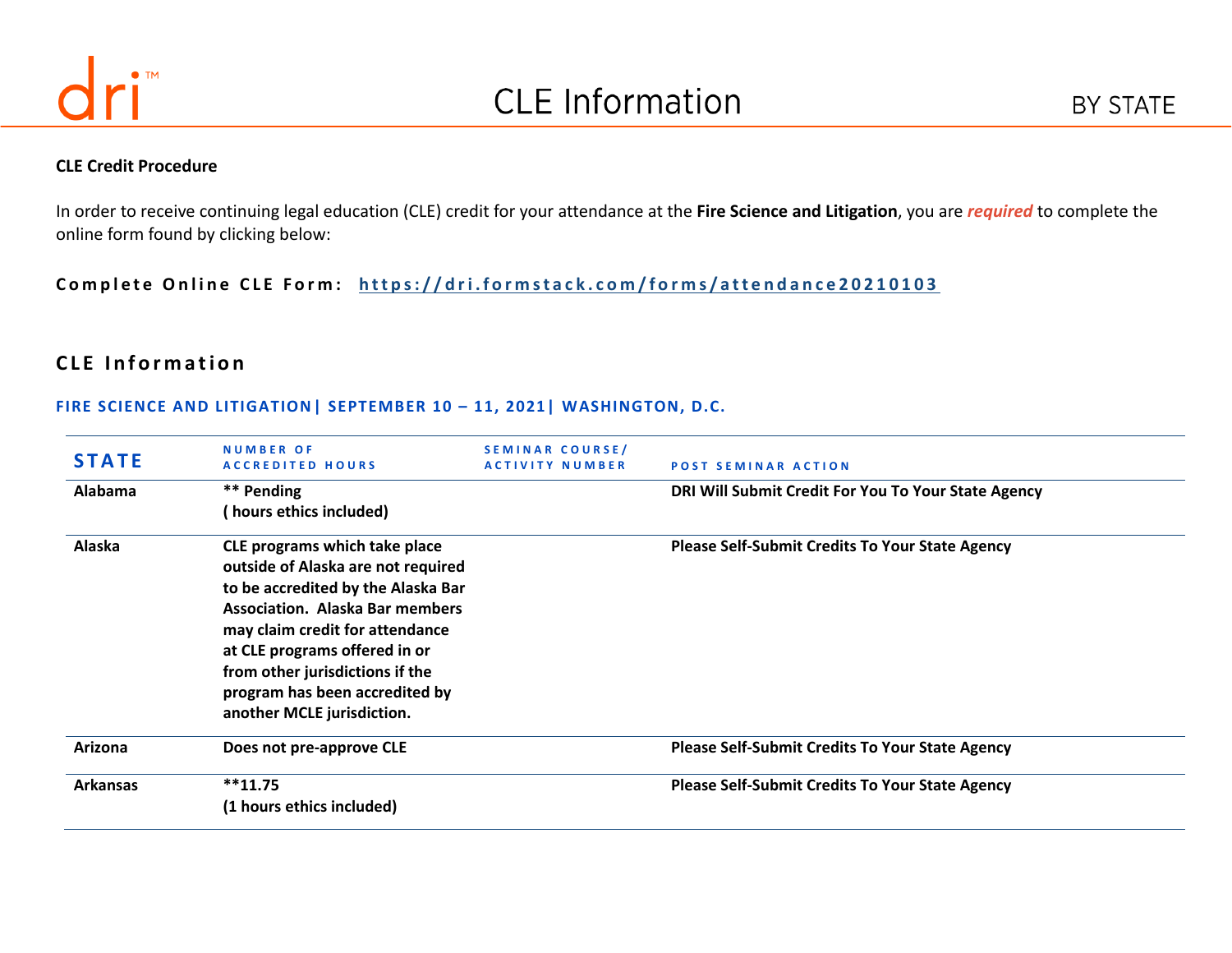| <b>STATE</b>       | <b>NUMBER OF</b><br><b>ACCREDITED HOURS</b> | SEMINAR COURSE/<br><b>ACTIVITY NUMBER</b> | <b>POST SEMINAR ACTION</b>                                                                                                    |
|--------------------|---------------------------------------------|-------------------------------------------|-------------------------------------------------------------------------------------------------------------------------------|
| California         | $**11.75$<br>(1 hour ethics included)       |                                           | Please Keep The Certificate For Your Personal Records.                                                                        |
| Colorado           | * Pending<br>(hours ethics included)        |                                           | <b>Please Self-Submit Credits To Your State Agency</b>                                                                        |
| <b>Connecticut</b> | $**11.75$<br>(1 hours ethics included)      |                                           | <b>Please Self-Submit Credits To Your State Agency</b>                                                                        |
| <b>Delaware</b>    | * Pending<br>(hours ethics included)        |                                           | DRI Will Submit Credit For You To Your State Agency                                                                           |
| <b>Florida</b>     | * Pending<br>(hours ethics included)        |                                           | <b>Please Self-Submit Credits To Your State Agency</b>                                                                        |
| Georgia            | ** Pending<br>(hours ethics included)       |                                           | <b>Please Self-Submit Credits To Your State Agency</b>                                                                        |
| Hawaii             | DOES NOT Pre-APPROVE*                       |                                           | Attorneys will need to apply directly to the state. The fee for the<br>application is \$5.00 per credit hour. http://hsba.org |
| Idaho              | * Pending<br>(hours ethics included)        |                                           | DRI Will Submit Credit For You To Your State Agency                                                                           |
| <b>Illinois</b>    | **Pending<br>(hours ethics included)        |                                           | Please Keep The Certificate For Your Personal Records.                                                                        |
| Indiana            | * Pending<br>(hours ethics included)        |                                           | DRI Will Submit Credit For You To Your State Agency                                                                           |
| lowa               | * Pending<br>(hours ethics included)        |                                           | <b>Please Self-Submit Credits To Your State Agency</b>                                                                        |
| <b>Kansas</b>      | * Pending<br>(hours ethics included)        |                                           | <b>Please Self-Submit Credits To Your State Agency</b>                                                                        |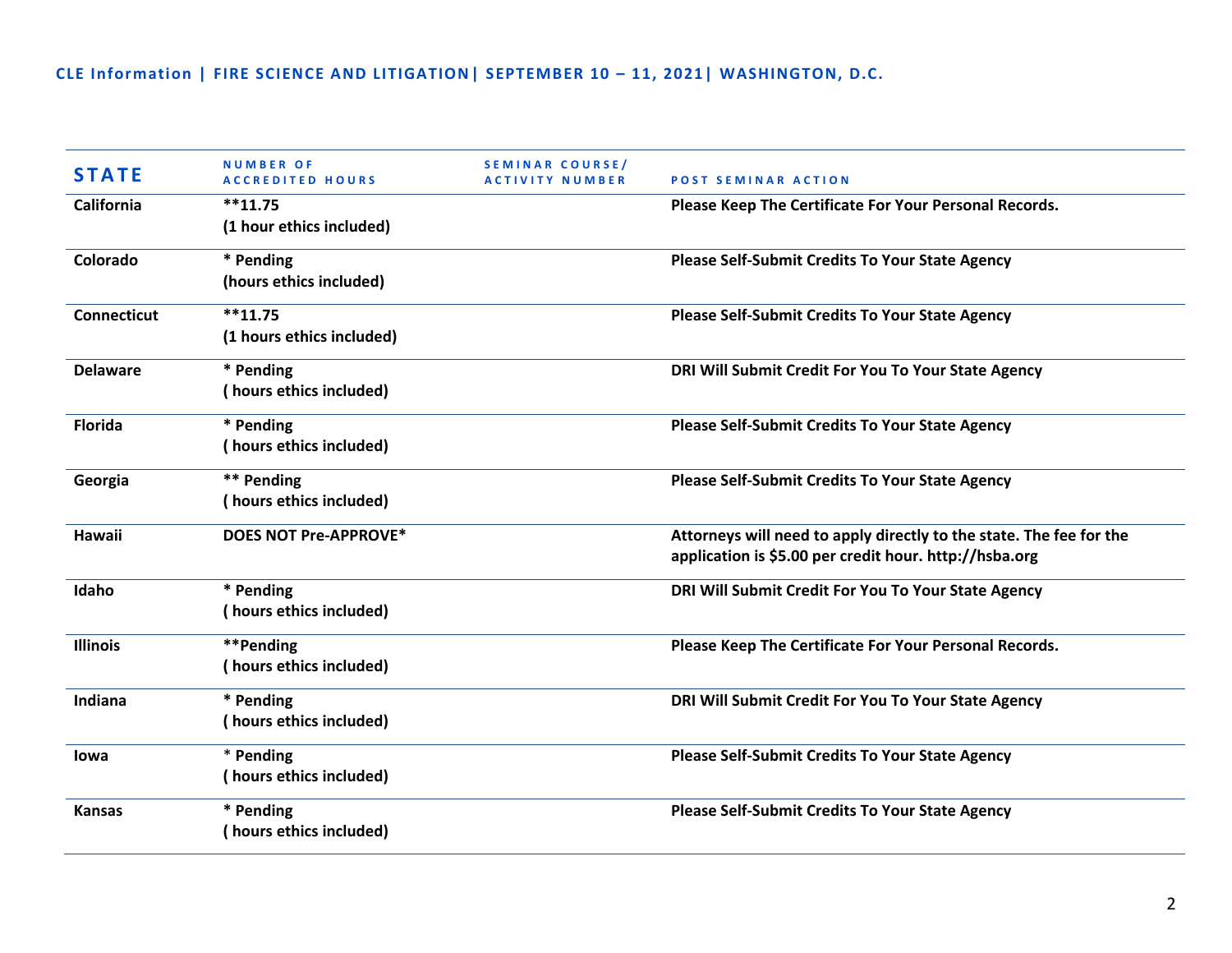| <b>STATE</b>       | <b>NUMBER OF</b><br><b>ACCREDITED HOURS</b>                                                                                                                  | SEMINAR COURSE/<br><b>ACTIVITY NUMBER</b> | <b>POST SEMINAR ACTION</b>                             |
|--------------------|--------------------------------------------------------------------------------------------------------------------------------------------------------------|-------------------------------------------|--------------------------------------------------------|
| Kentucky           | *Pending<br>(hour ethics included)                                                                                                                           |                                           | <b>Please Self-Submit Credits To Your State Agency</b> |
| Louisiana          | * Pending<br>(hours ethics included)                                                                                                                         |                                           | DRI Will Submit Credit For You To Your State Agency    |
| <b>Maine</b>       | *Pending<br>(hour ethics included)                                                                                                                           |                                           | <b>Please Self-Submit Credits To Your State Agency</b> |
| <b>Minnesota</b>   | * Pending<br>(hours ethics included)                                                                                                                         |                                           | <b>Please Self-Submit Credits To Your State Agency</b> |
| <b>Mississippi</b> | * Pending<br>(hours ethics included)                                                                                                                         |                                           | <b>Please Self-Submit Credits To Your State Agency</b> |
| <b>Missouri</b>    | *Pending<br>(hour ethics included)                                                                                                                           |                                           | <b>Please Self-Submit Credits To Your State Agency</b> |
| <b>Montana</b>     | *Pending<br>(hour ethics included)                                                                                                                           |                                           | <b>Please Self-Submit Credits To Your State Agency</b> |
| <b>Nebraska</b>    | * Pending<br>(hours ethics included)                                                                                                                         |                                           | DRI Will Submit Credit For You To Your State Agency    |
| <b>Nevada</b>      | ** NV only grants credit after the<br>individual NV attorney has<br>submitted the General Certificate<br>of Attendance to the Nevada<br><b>Board of CLE.</b> |                                           | <b>Please Self-Submit Credits To Your State Agency</b> |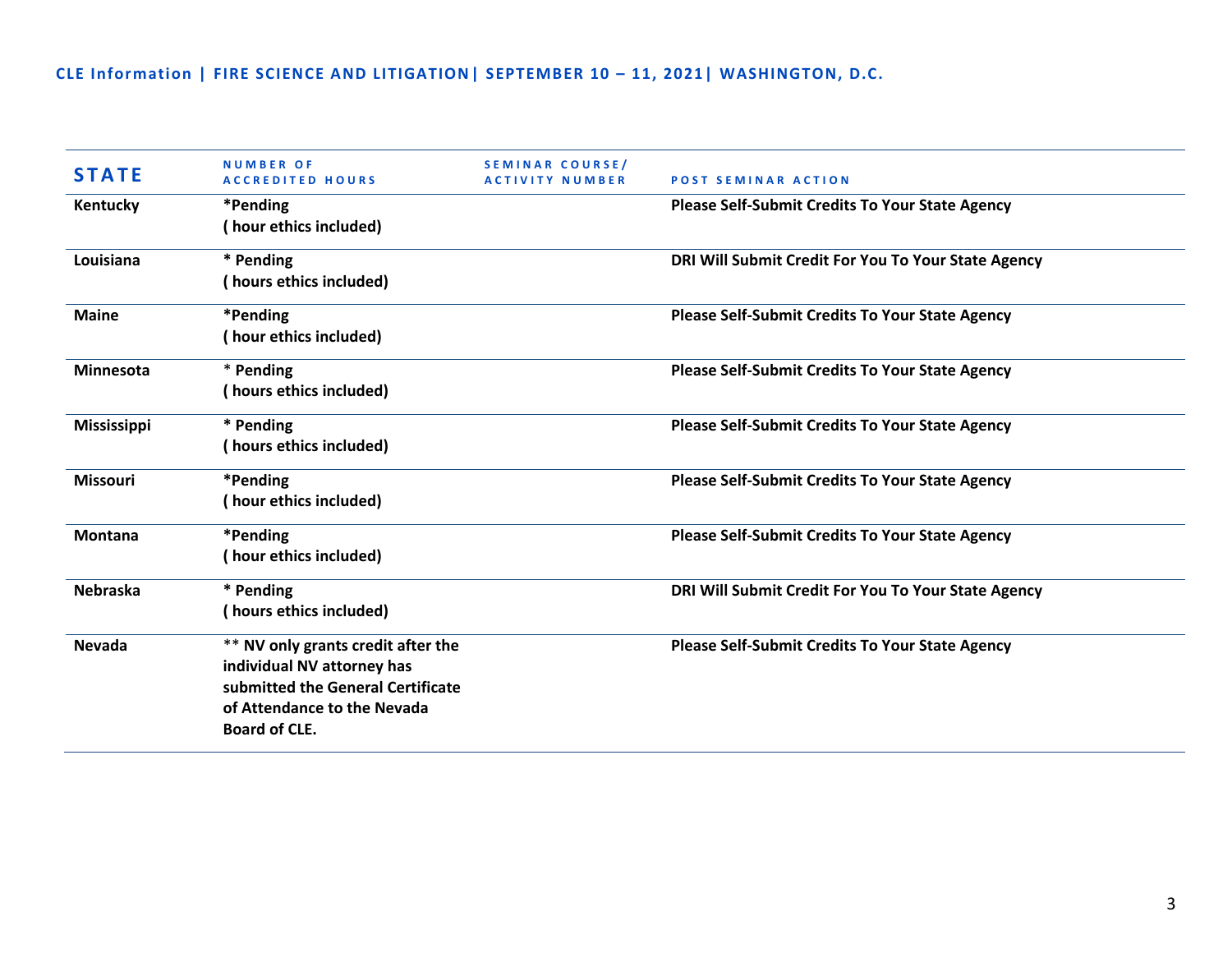| <b>STATE</b>          | <b>NUMBER OF</b><br><b>ACCREDITED HOURS</b>                                                                                                                                                                     | SEMINAR COURSE/<br><b>ACTIVITY NUMBER</b> | <b>POST SEMINAR ACTION</b>                             |
|-----------------------|-----------------------------------------------------------------------------------------------------------------------------------------------------------------------------------------------------------------|-------------------------------------------|--------------------------------------------------------|
| <b>New Hampshire</b>  | As of the new reporting year<br>starting July 1, 2014, attorneys<br>will be reporting their own<br>attendance to programs on a new<br>online system. There will no<br>longer be sponsor accreditation in<br>NH. |                                           | DRI Will Submit Credit For You To Your State Agency    |
| <b>New Jersey</b>     | $*14.10$<br>(1.2 hours ethics included)                                                                                                                                                                         |                                           | Please Keep The Certificate For Your Personal Records. |
| <b>New Mexico</b>     | $**11.75$<br>(1 hours ethics included)                                                                                                                                                                          |                                           | DRI Will Submit Credit For You To Your State Agency    |
| New York+             | *Pending<br>(hours ethics included)                                                                                                                                                                             |                                           | Please Keep The Certificate For Your Personal Records. |
| <b>North Carolina</b> | ** Pending<br>(hour ethics included)                                                                                                                                                                            |                                           | Please Self-Submit Credits To Your State Agency        |
| <b>North Dakota</b>   | *Pending<br>(hour ethics included)                                                                                                                                                                              |                                           | DRI Will Submit Credit For You To Your State Agency    |
| Ohio                  | * Pending<br>(hours professional conduct<br>included)                                                                                                                                                           |                                           | DRI Will Submit Credit For You To Your State Agency    |
| Oklahoma              | * Pending<br>(hours ethics included)                                                                                                                                                                            |                                           | DRI Will Submit Credit For You To Your State Agency    |
| Oregon                | * Pending<br>(hours ethics included)                                                                                                                                                                            |                                           | DRI Will Submit Credit For You To Your State Agency    |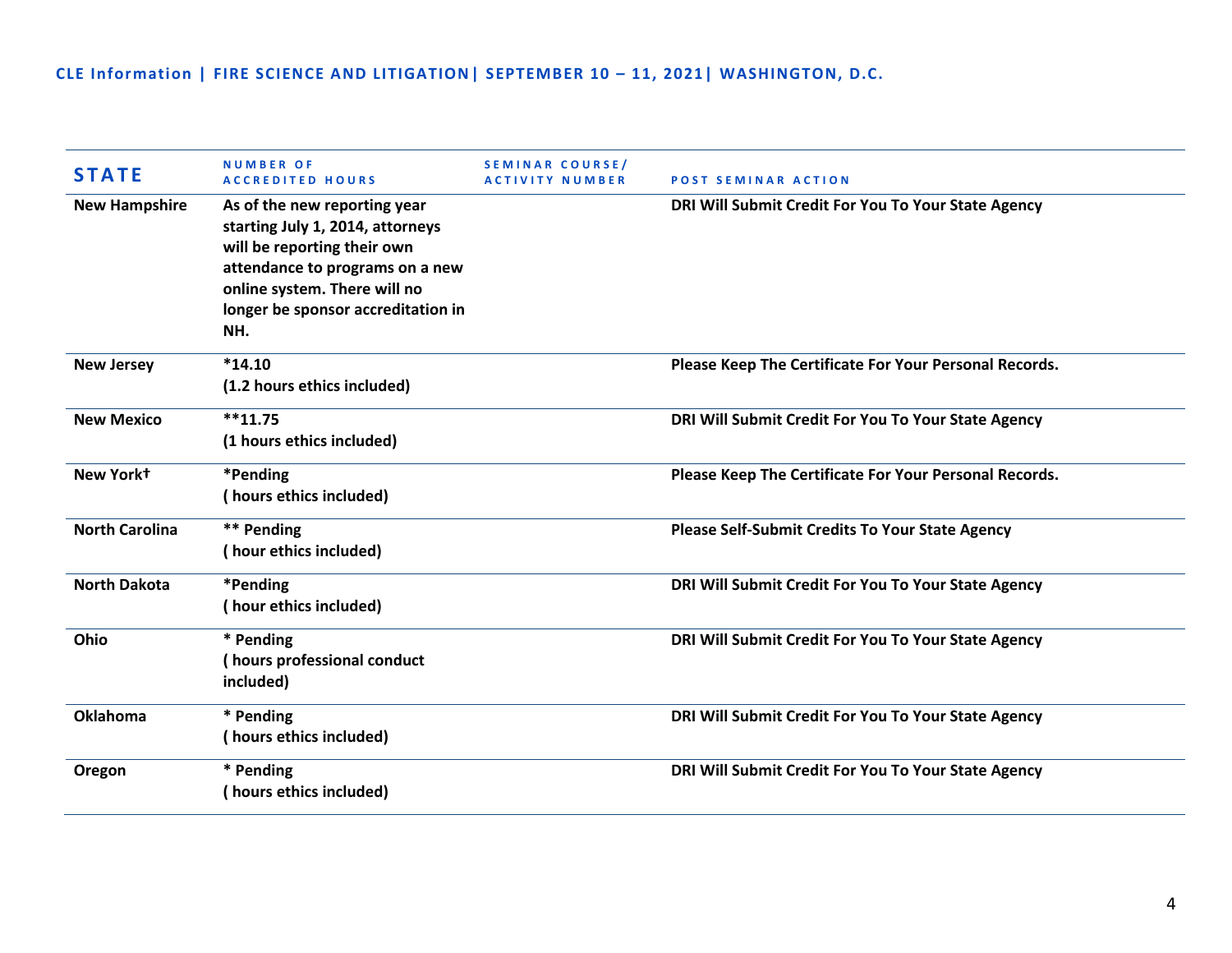| <b>STATE</b>          | <b>NUMBER OF</b><br><b>ACCREDITED HOURS</b>                            | <b>SEMINAR COURSE/</b><br><b>ACTIVITY NUMBER</b> | <b>POST SEMINAR ACTION</b>                             |
|-----------------------|------------------------------------------------------------------------|--------------------------------------------------|--------------------------------------------------------|
| Pennsylvania          | $*11.50$<br>(1 hours ethics included)                                  |                                                  | DRI Will Submit Credit For You To Your State Agency    |
| <b>Rhode Island</b>   | * Pending<br>(hours ethics included)                                   |                                                  | DRI Will Submit Credit For You To Your State Agency    |
| <b>South Carolina</b> | * Pending<br>(hours ethics included)                                   |                                                  | Please Self-Submit Credits To Your State Agency        |
| <b>Tennessee</b>      | * Pending<br>(hours dual credit included)                              |                                                  | DRI Will Submit Credit For You To Your State Agency    |
| <b>Texas</b>          | ** Pending<br>(hours ethics included)                                  |                                                  | DRI Will Submit Credit For You To Your State Agency    |
| Utah                  | * Pending<br>(hours ethics included)                                   |                                                  | DRI Will Submit Credit For You To Your State Agency    |
| Vermont               | $**11.75$<br>(1 hours ethics included)                                 |                                                  | Please Keep The Certificate For Your Personal Records. |
| Virginia              | * Pending<br>(hours ethics included)                                   |                                                  | <b>Please Self-Submit Credits To Your State Agency</b> |
| Washington            | *Pending<br>(hours ethics included)                                    |                                                  | <b>Please Self-Submit Credits To Your State Agency</b> |
| <b>West Virginia</b>  | $*14.10$<br>(1.2 hours ethics included)                                |                                                  | DRI Will Submit Credit For You To Your State Agency    |
| Wisconsin             | *Pending<br>(hours ethics and professional<br>responsibility included) |                                                  | Please Self-Submit Credits To Your State Agency        |